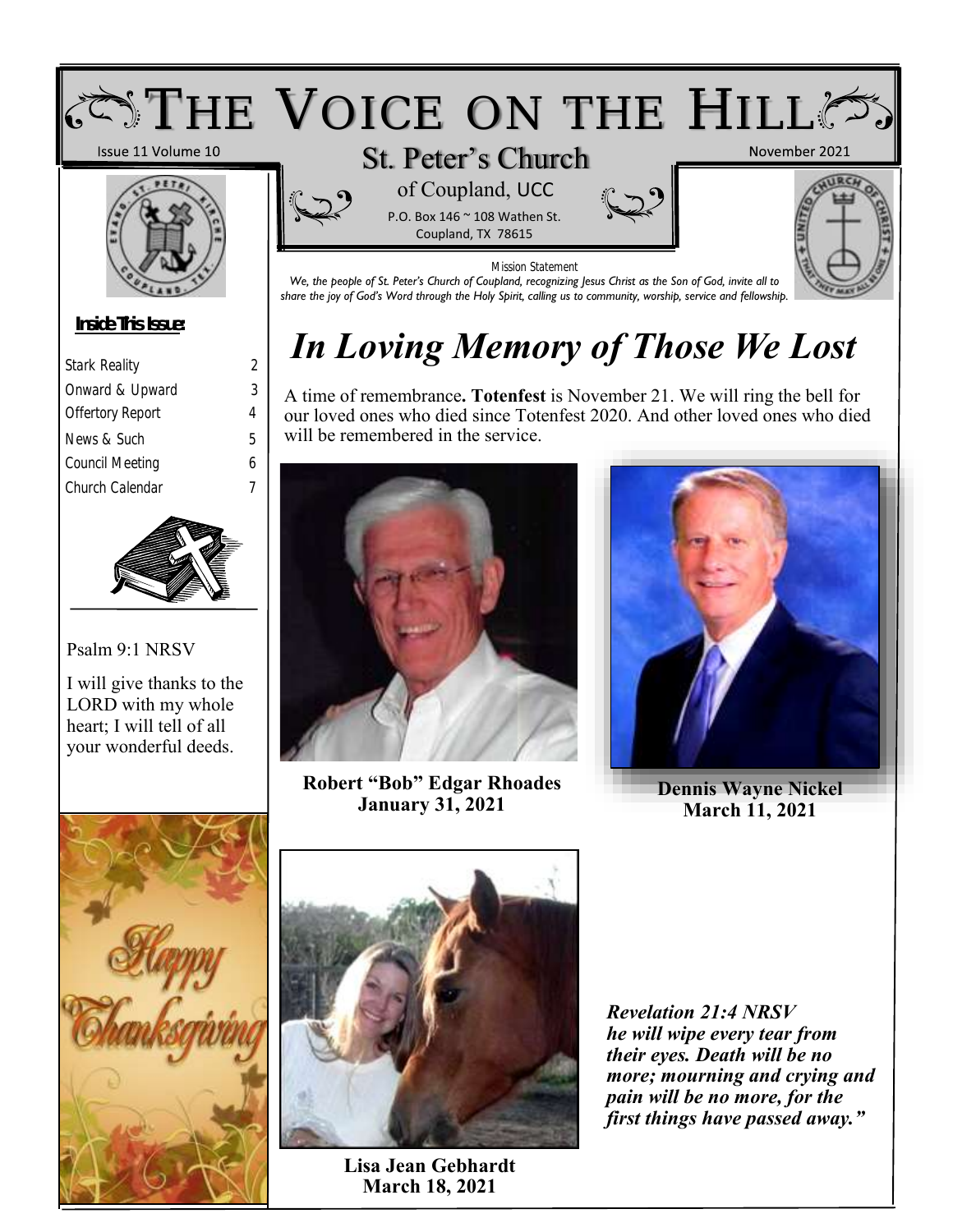

#### **STARK REALITY - November 2021**

November is a month in which our thoughts are directed toward Thanksgiving. It is a time to be particularly aware of what God has provided for the living of our lives. When I think of the holiday of Thanksgiving, I remember wonderful tables full of delicious food. My memory harkens back to times of sharing with family and friends as we gathered around a table, gave God thanks, and shared a common meal of turkey and dressing. It was a time of nourishment not only for the body but for the soul as well.

In terms of feeding our spirits, as a congregation we are fed each time we gather for worship. A worship resource by Ruth Duck picks up this theme in its title, "Bread for the Journey." As people of faith, we derive the strength for our witness from being together as a worshipping community. If we are to continue to make a difference in our community and our world, WE NEED TO MAKE WORSHIP A PRIORITY.

Being together with others on a Sunday morning is not a take it or leave it proposition. Without the regular nourishment of being fed through worship, our community outreach is seriously weakened. If you have been away from worship for whatever reason, I hope and pray that you will consider making a renewed commitment to be present and feel the power of God's rejuvenating Spirit in your life.

Not only are we fed by worship, but we are also fed by our study of the Word. We have resumed our Adult Class on Sunday mornings led by Charlotte Albert. We gather at 9:00 for coffee and begin the study at 9:15. The curriculum follows the lectionary readings which will be used in worship on most Sundays. Please join us in the Conference Room this Sunday for a lively discussion of scripture and what it means for our lives.

Finally, I close with this thought for the season. This year, as I center my thoughts on thanksgiving, I thank God for the gift of each one of you in this household of faith. May God continue to bless you and feed you with the Word, that you will be able to stand fast as a beacon in this community spreading the light of God's love for all of creation!

Peace my friends

Charles

Rev. Charles Stark

#### **SPECIAL WORSHIP SERVICES THIS MONTH**

This month will see two very special worship services. One will mark the end of the liturgical year and the other will mark the beginning of a new liturgical year.

**Nov 21 – Last Sunday of Pentecost** On this Sunday we will hold a service of **Totenfest** which is an historically German service which recognizes the passing into the Church Triumphant of those saints of St. Peter's which died in this past year. A family representative will be invited to come forward and light a candle for their loved one and a bell will be tolled for the person being remembered.

**Nov 28 – First Sunday in Advent** This Sunday will see a very special service which involves the **Hanging of the Greens**. I know in the past that this has taken place after worship, but I have a service which will accomplish it during the worship service. It is a very special service filled with Christmas Carols and will involve active participation by the congregation. It will be a service that explains the history behind so many of the symbols which will adorn our sanctuary during this Advent season.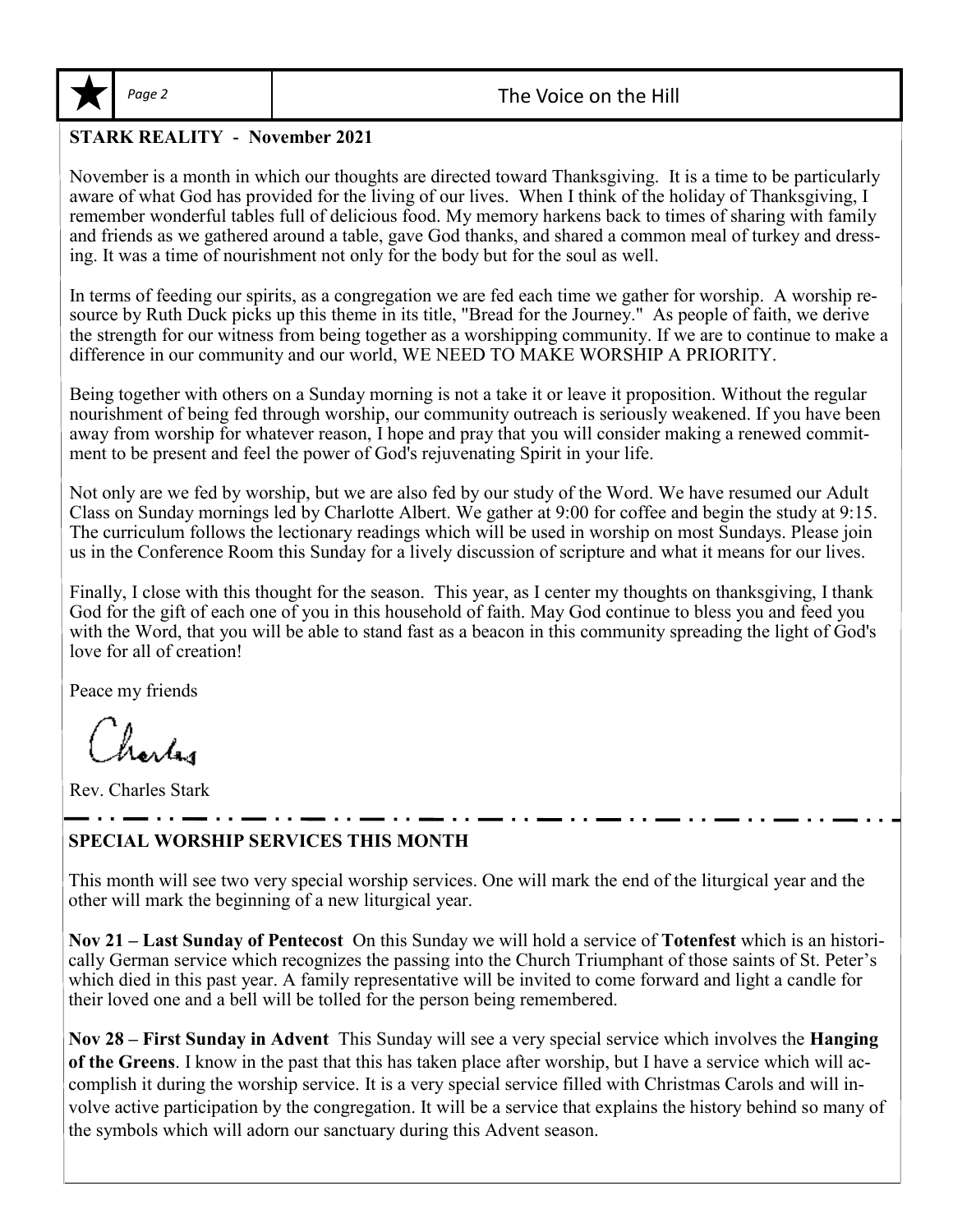#### Issue 11



## **Election Day**

Tuesday, November 2 is election day. St. Peter's Church will serve as one of the voting locations in Williamson County from 7am to 7pm. Please note, unless you are voting, do not enter the Fellowship Hall.



## **Senior Luncheon**

Our next Senior Citizens Luncheon will be on November 16 11:30 am. We will be serving a Thanksgiving meal so be sure to join us!! There will Bingo and "42" Dominoes played. If you're playing Bingo, don't forget your prizes or gift cards \$10 and under. We hope to see you!

This will be our last luncheon until January 18, 2022 at 11:30 am.

We wish you a HAPPY THANKSGIVING!! Lois Schmidt & Sandra Wernli Co-Chairmen



## **Hanging of the Greens**

Join us November 28 as we begin the Advent season by decorating the Church Christmas Tree. Everyone is invited to participate.



## **Diners Night Out**

Diners will not meet in November due to Thanksgiving.

#### **Our Sick & Shut-Ins:**

**Irene Florida:** Shavano Park Senior Living, 3220 North Loop 1604 W, Apt #102 Shavano Park, TX 78231

**Helen Polzin:** The Cottages at Chandler Creek**,** 2351 North AW Grimes Blvd., Round Rock, TX 78665

**Denny Poldrack:** Will-O-Bell Nursing Home**,**  P.O. Box 107**,** Bartlett, TX 76511

**Nancy Goodlett:** at home

**Ann Johle:** 1302 TH Johnson Drive, Taylor, TX 76574



#### **November Birthdays**

**BIRTHDAY!** 

1st Ruby Wabbel 2nd Judy Downing<br>5th Zac Wood Zac Wood 6th Dinah Smith 7th Hank Smith 8th Brandon Dupy 9th Peggy Rollins 10th DeAnna Snell, Regina Eiben, Doyle Lee Harkins 11th Lance Haag 13th Isabel Albert 14th Aleshia Harkins, Alice Finn 16th Rex Snell 17th Scott Allen, Dawn Fischer 22nd Jonathan Barker

- 23rd Terry Kuntschik
	-
- 24th Matt Eiben<br>25th Sandra Wer Sandra Wernli, Lindsey Reyes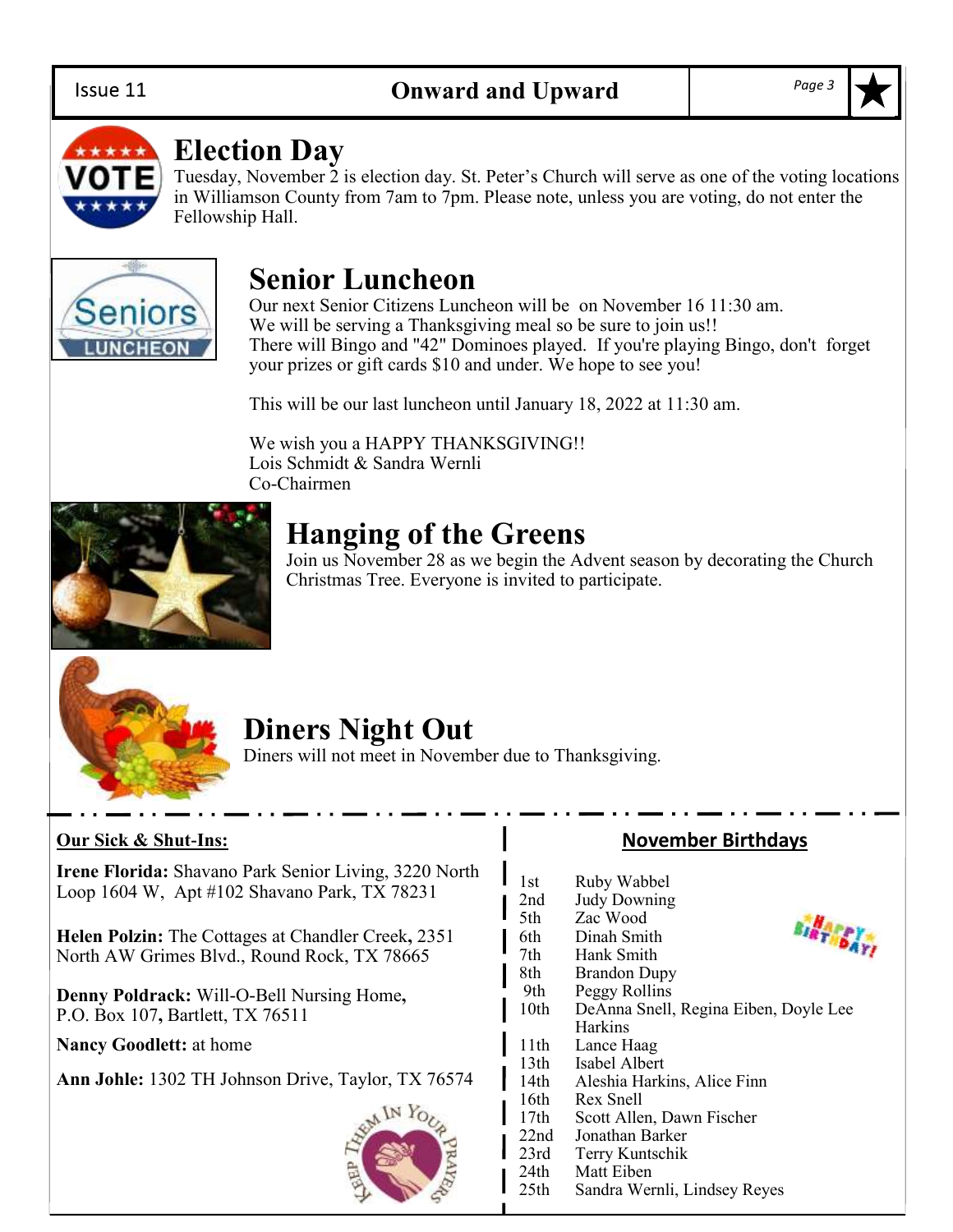| The Voice on the Hill<br>Page 4              |                                              |  |  |  |  |  |
|----------------------------------------------|----------------------------------------------|--|--|--|--|--|
| <b>Giving for September 26</b>               | <b>Giving for October 3</b>                  |  |  |  |  |  |
| <b>Regular Offering: \$2,209</b>             | <b>Regular Offering: \$3,165</b>             |  |  |  |  |  |
| <b>Special/Designated Offerings:</b>         | <b>Special/Designated Offerings:</b>         |  |  |  |  |  |
| Evangelism & Member Care \$62                | <b>Christian Education \$87</b>              |  |  |  |  |  |
| <b>LIFT \$50</b>                             | Neighbors in Need \$310                      |  |  |  |  |  |
| Memorials \$35                               | Donation from Pre-K Teacher \$100            |  |  |  |  |  |
| <b>Church Attendance: Adults: 32 Kids: 0</b> | New Horizon - sale of playground slide \$300 |  |  |  |  |  |
|                                              | <b>Church Attendance: Adults: 34 Kids: 0</b> |  |  |  |  |  |
|                                              |                                              |  |  |  |  |  |
| <b>Giving for October 10</b>                 | <b>Giving for October 17</b>                 |  |  |  |  |  |
| <b>Regular Offering: \$3,032</b>             | <b>Regular Offering: \$2,960</b>             |  |  |  |  |  |
| <b>Special/Designated Offerings:</b>         | <b>Special/Designated Offerings:</b>         |  |  |  |  |  |
| Neighbors in Need \$102                      | Salvation Army Taylor Service Unit \$47      |  |  |  |  |  |
| New Horizon \$1,000                          | New Horizon \$1,000                          |  |  |  |  |  |

Adopt-A-Child \$360

**Church Attendance: Adults: 44 Kids: 0**

**Church Attendance: Adults: 37 Kids: 1**

Adopt-A-Child \$360

**Offertory information for Sunday October 24 will be available in next months newsletter.**

 $\sim 10$ 

**Church Attendance for October 24:** 

**Adults: 62 Kids: 10**

**November Worship Schedule**

| November 7          | November 14         |
|---------------------|---------------------|
| Liturgist Carolyn   | Liturgist Becky     |
| Ushers Danny & Dana | Ushers Don & Sandra |
| November 21         | November 28         |
| Liturgist Charlotte | Liturgist OPEN      |
| <b>Ushers OPEN</b>  | <b>Ushers</b> Lois  |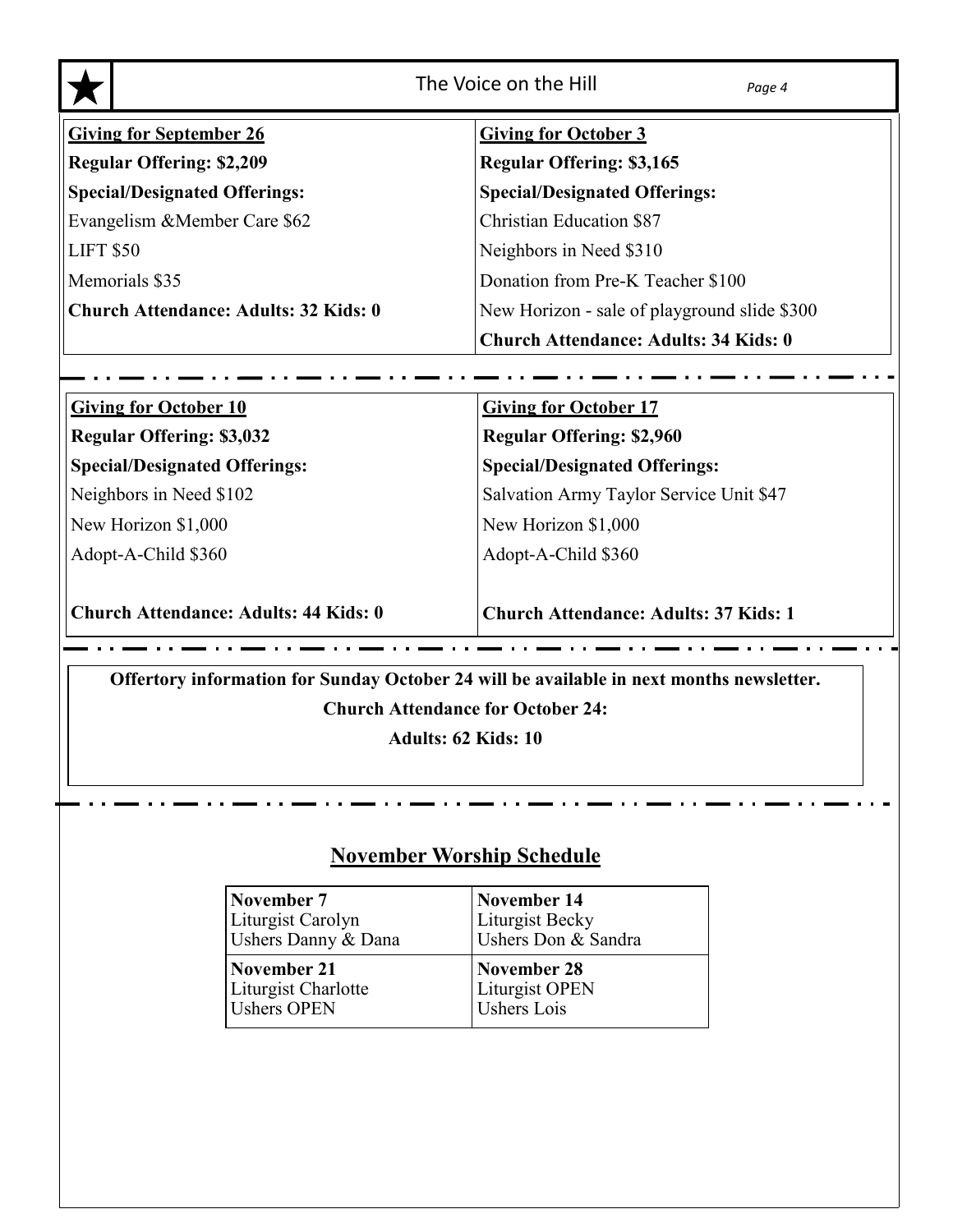#### **PASTORAL SEARCH COMMITTEE UPDATE:**

After months of hard work, the PSC is close to completing the new Church Profile! Please recall, this is the first step in the search process and becomes the information packet for interested Candidates to apply for our permanent Pastor position. We will have the final draft ready before Thanksgiving, so that it can be reviewed and approved by Phil Hodson, UCC Conference Minister, and become "active" online for 2022. Our team will then enter the next phase of our duties: receiving/reviewing Candidate profiles.

Again - feel free to ask any PSC member for updates along the way, but understand that applicant's personal information is confidential.

Michele Dupy (Chairman), Dana Smith, Judy Downing, Peter Wabbel and Jim Alexander.

#### **WELCOME OUR CONFIRMANDS OF 2021-2022**

Please welcome the members of our Confirmation Class which begins on Tuesday Oct 26. The class will be held on Tuesdays from 5:00-6:00 in our Conference Room. The class will culminate with a Service of Confirmation on Pentecost June 5, 2022.

Confirmands: Cayli Johns, Avery Ochoa, and Haydon Shuttles

Dear St. Peter's Church and Pastor Stark,

Thank you so much for your kindness, help and assistance these past few months. It is never easy to have a guest that just keeps on staying!! You have all been so nice!! The kids have enjoyed getting to see you and talk with you.

Here is a little token of my appreciation for all that you have done to help me begin our school year off right. I would like to donate it to anything that would help the church. I see you have a building fund and would love to help in that if you feel that is the best use.

Again, thank you so, so much!

Helaine Hamline



. . . <u>. . .</u> . . <u>. . . . . . . .</u> . . .

## **Recent Memorials**

*N= New Horizon C=Cemetery L=Landscaping M=Memorial Fund*

**There are no recent memorials**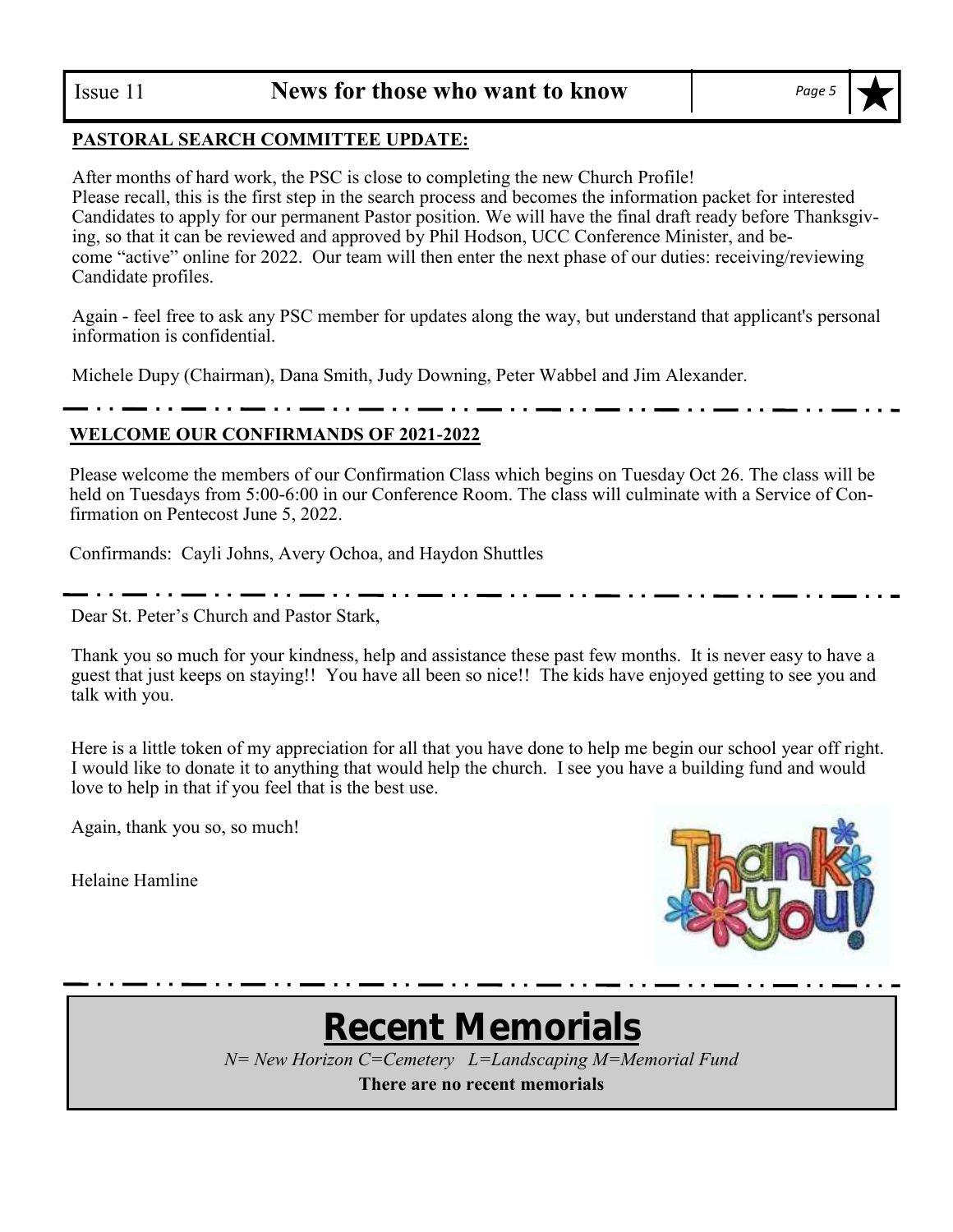#### **Council Meeting Minutes October 17, 2021**

Members Present: Carolyn Haverland, Bonnie Sladek, Sandra Wernli, Ted Wittliff, Roy Morris, Judy Downing, Barbara Piper, S. R. Moss, and Janet Doss. Pastor Charles Stark was also in attendance as well as our Bookkeeper, Staci Stork. Sharon Kreidel was absent.

Pastor Stark opened the meeting with a prayer.

The agenda was adopted. Minutes of the last meeting were unanimously approved.

Judy gave a brief report on the Siding Project. It is anticipated that this project will commence in the spring of next year, perhaps as early as March.

Staci provided the council with a compilation of reports and explained each report. Council made several decisions to hopefully simplify not only the understanding of the reports but to better grasp what reports QuickBooks can generate. The Budget Committee was appointed with Carolyn serving as the Chairman.

The Pastor's Report was discussed with several highlights: the Coupland ISD Pre-K Class moved out and left a large Thank You with the handprints of all of the children along with a typewritten note and a personal donation from their teacher for the building fund; the Adult Sunday School Class began meeting on October  $17<sup>th</sup>$ ; a confirmation class will begin on October  $26<sup>th</sup>$  with Cayli Johns; office procedures continue to be updated; individual visitations will commence once HBO wraps up its production.

#### **Old Business**

The small group meetings with Pastor Charles will be transformed into individual visits.

Van Herd has agreed to be the Music Director through December. Leads continue to be followed and it is hoped that finding a permanent Music Director will not take that long. Further discussion is needed regarding choir.

A long list of HBO Max updates was provided. They included the addition of three days of prep which should result in an additional \$10,000 (this amount will pay for additional water usage); moving of funds to the general account to cover increased electrical expense;

sticking doors have been repaired; Vic's Heating and Air serviced all a/c units. Conference room thermostat will be replaced by HBO (damaged during filming). A deep cleaning company will clean on October 15 and 22. Paint job in conference room will remain gray as well as the paint on the swings and monkey bars. Numerous ideas and lots of conversation ensued regarding the "garden' between the church and fellowship hall. There will be an email sent out notifying members of what the church desires to keep and what will be available to members for a small donation.

#### **New Business**

The coffee maker (the old Bunn) is currently being repaired. The dryer at the Parsonage was repaired at a cost of \$234. A new church sign will be discussed at a later date. The door to the fellowship hall will be turned over to the Master Planning Committee. Both ovens are now working in the kitchen. The fire extinguishers were tagged and recharged by  $1<sup>st</sup>$  Fire Safety for a total cost of \$220. The Offering Envelopes will be discussed by the Budget Committee. The church's insurance policy renews in November. Further research and discussion are needed as material presented did not precisely compare with what is now in place and another company. The persons on the committee to go over the church membership roll have not met. The Council approved the request for the Coupland ISD's Christmas Party on December  $10<sup>th</sup>$ . The designated term contract was discussed and the decision made to use the UCC form.

The meeting was adjourned at 1:20 p.m.

Respectfully submitted,

Barbara Piper Substitute Secretary *Page 6*

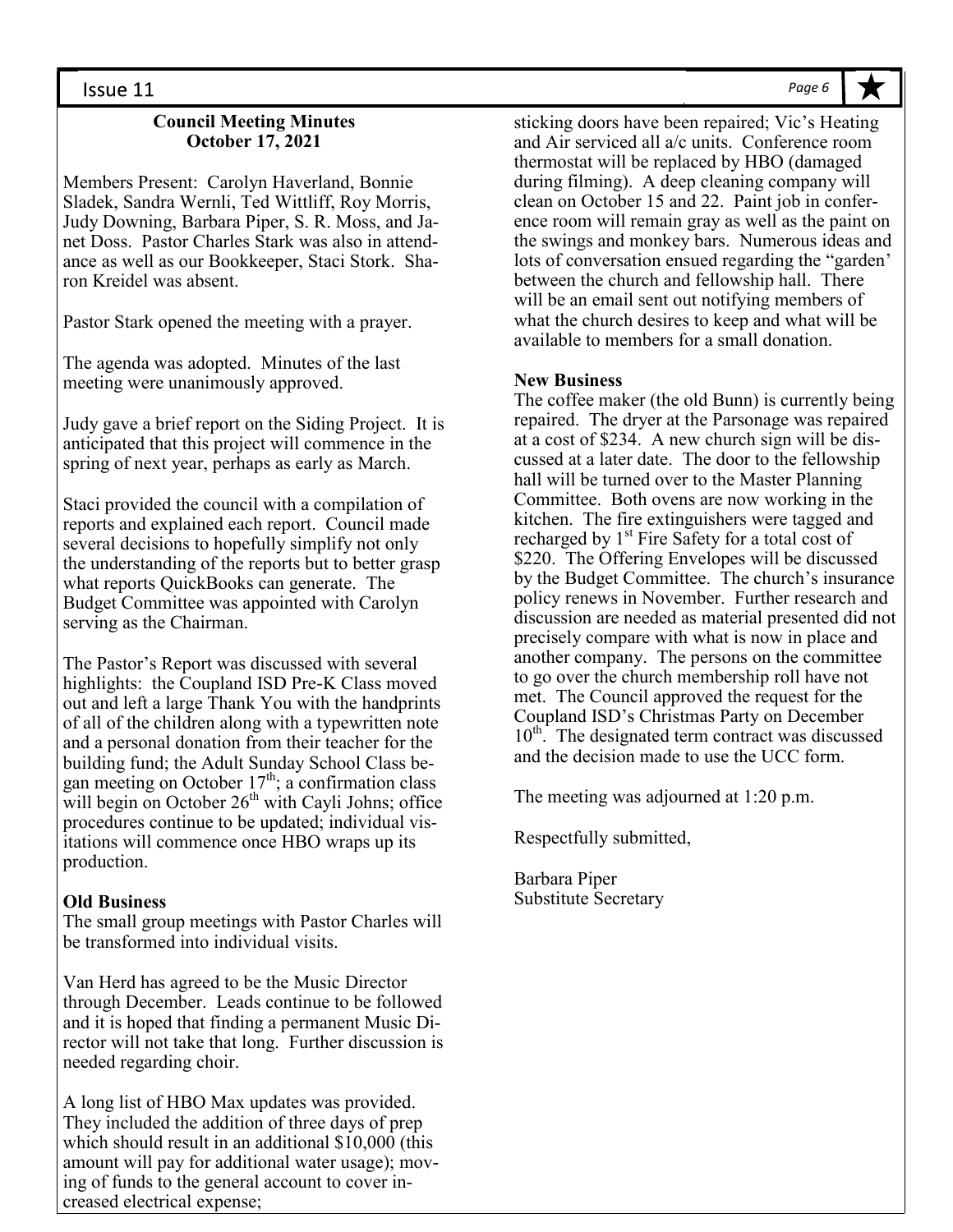Page 7 **St. Peter's Calendar of Events** 

# November 2021

| <b>Sun</b>                                       | Mon            | <b>Tue</b>                                         | <b>Wed</b>                                 | <b>Thu</b>             | Fri | <b>Sat</b> |
|--------------------------------------------------|----------------|----------------------------------------------------|--------------------------------------------|------------------------|-----|------------|
|                                                  | $\overline{l}$ | $\overline{2}$<br><b>Election Day</b><br>7am - 7pm | $\mathfrak{Z}$                             | $\overline{4}$         | 5   | 6          |
|                                                  |                | Coffee<br>Connections<br>9:30am                    |                                            |                        |     |            |
|                                                  |                | Confirmation<br>$5-6$ pm                           |                                            |                        |     |            |
| $\overline{7}$                                   | 8              | 9                                                  | 10                                         | 11                     | 12  | 13         |
| 10:15am Worship/<br>Communion                    |                | Coffee<br>Connections<br>9:30am                    | Chocolate<br><b>Lizards</b><br>$Filming -$ | Veteran's<br>Day       |     |            |
|                                                  |                | Confirmation<br>$5-6$ pm                           | <b>Exterior</b>                            |                        |     |            |
| 14                                               | 15             | 16                                                 | 17                                         | 18                     | 19  | 20         |
| 10:15am Worship<br><b>Church Council</b>         |                | <b>Senior</b><br>Lunch<br>11:30am                  |                                            | Newsletter<br>Deadline |     |            |
|                                                  |                | Coffee<br>Connections<br>9:30am                    |                                            |                        |     |            |
| 21                                               | 22             | 23                                                 | 24                                         | 25                     | 26  | 27         |
| 10:15am Worship/<br>Communion                    |                | Coffee<br>Connections<br>9:30am                    | Thanksgiving<br>Day                        |                        |     |            |
|                                                  |                | Confirmation<br>$5-6$ pm                           |                                            |                        |     |            |
|                                                  |                | Newsletter<br>Assembly<br>$10:30$ am               |                                            |                        |     |            |
| 28                                               | 29             | 30                                                 |                                            |                        |     |            |
| 10:15am Worship<br>First day of<br><b>Advent</b> |                | Coffee<br>Connections<br>9:30am                    |                                            |                        |     |            |
| Hanging of the<br>Greens                         |                | Confirmation<br>$5-6$ pm                           |                                            |                        |     |            |